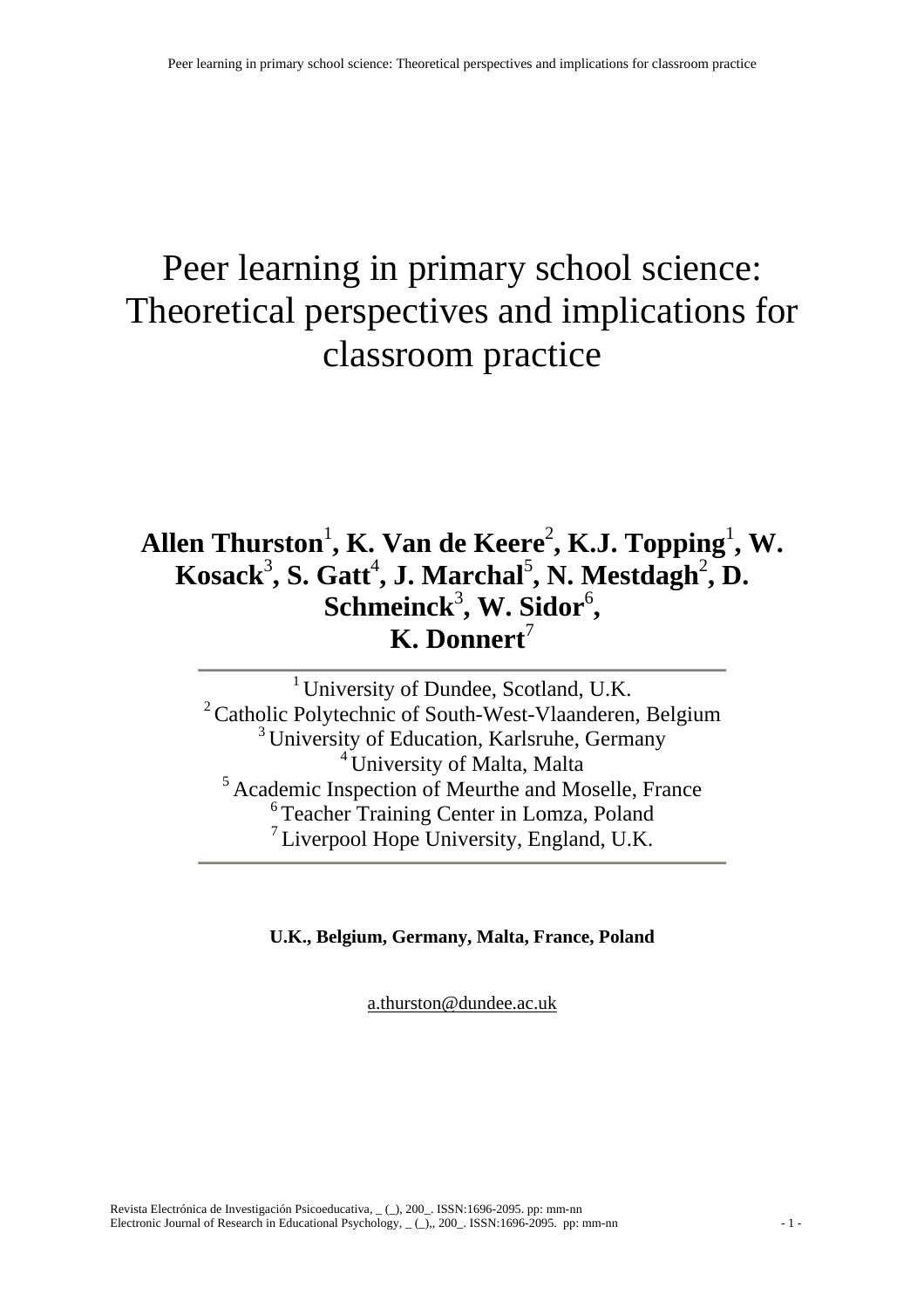[Include abstract in English and in Spanish, if possible]

# **Resumen**

This article examines cognitive models of peer learning in school and the implications that these models have for the teaching of science in primary schools. The article is a product of the European Commission, Socrates Comenius 2.1 funded project 'The Implementation of Scientific Thinking in (Pre) Primary Schools Settings (STIPPS)' project (www.stipps.info). It reviews literature and examines the models developed to exemplify Piagetian and Vygotskian cognitive models of peer learning. The role that metacognition and affective development play in the peer learning process is explored. Research regarding the implementation of peer learning in school contexts is reviewed and recommendations are made as to a critical typology for the organisation and structure of peer learning in primary school science are made. The article provides a link between cognitive models of peer learning in primary school science and the classroom implementation of such models. The implications for continuing professional development of teachers in respect of the use of peer learning in science are explored and recommendations in this respect are made.

Palabras Clave: peer learning, science, cognitive psychology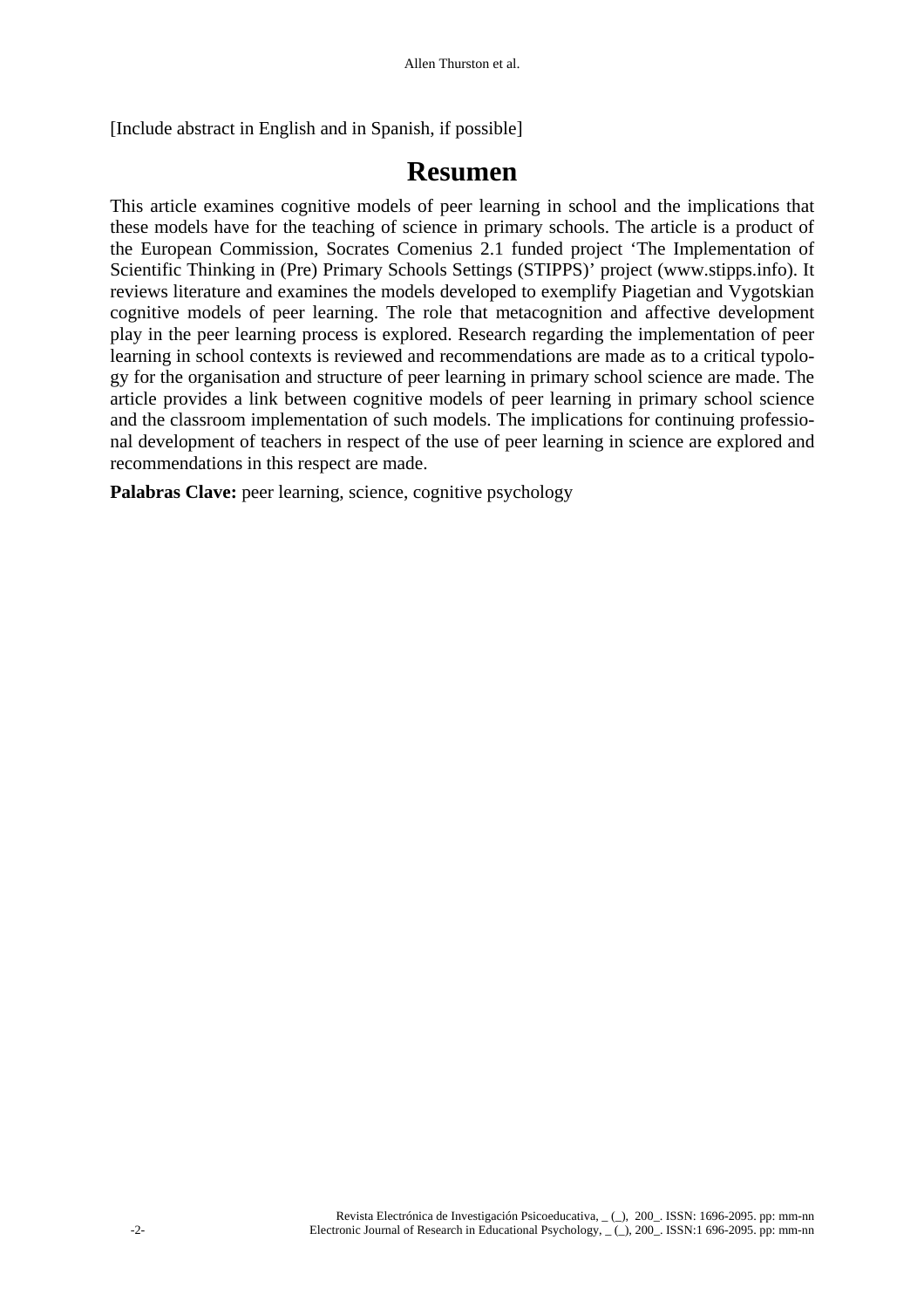# **Abstract**

This article examines cognitive models of peer learning in school and the implications that these models have for the teaching of science in primary schools. The article is a product of the European Commission, Socrates Comenius 2.1 funded project 'The Implementation of Scientific Thinking in (Pre) Primary Schools Settings (STIPPS)' project (www.stipps.info). It reviews literature and examines the models developed to exemplify Piagetian and Vygotskian cognitive models of peer learning. The role that metacognition and affective development play in the peer learning process is explored. Research regarding the implementation of peer learning in school contexts is reviewed and recommendations are made as to a critical typology for the organisation and structure of peer learning in primary school science are made. The article provides a link between cognitive models of peer learning in primary school science and the classroom implementation of such models. The implications for continuing professional development of teachers in respect of the use of peer learning in science are explored and recommendations in this respect are made.

**Keywords:** peer learning, science, cognitive psychology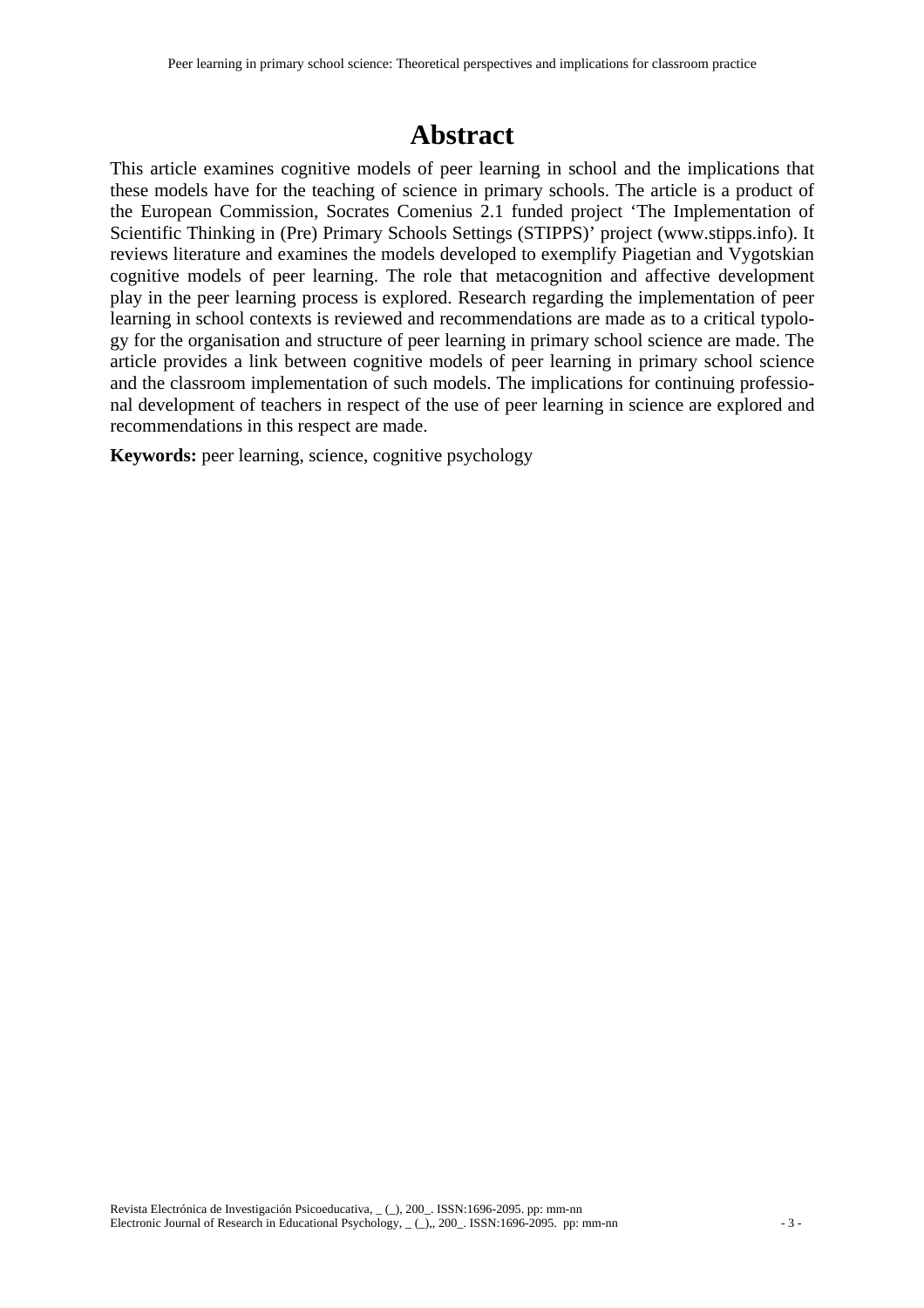### **TITLE: Peer tutoring in primary school science: Theoretical perspectives and implications for classroom practice**

This article was written with the support of European Commission, Socrates Comenius 2.1 funding. The aims of the article are to:

- Examine cognitive models of peer learning that could be applicable to science education
- Review recent research on peer learning in primary schools
- Develop a critical typology for peer learning in primary school science
- Make recommendations regarding the development of science teaching in primary schools settings

Peer tutoring in science can take place in through two main processes. It can take place between peers with an older, or more able peer will tutor a younger peer (or a peer at an earlier stage of cognitive development). This leads to cognitive conflict and is the basis of Piagetian theories of cognitive constructivism. Peer tutoring can also take place with an emphasis on co-construction. In this context the peers will still be at different stages of development, but their relative levels will be closer together. This allows them to co-construct new meaning and cognitive structures from learning experiences. They combine and splice ideas together. This is the basis of Vygotskian co-construction.

## **Cognitive models of peer learning**

Piaget (1978) proposed that understanding developed in children through the processes of assimilation and accommodation, associated with the construction of internal schemas for understanding the world. This has been termed cognitive constructivism. Vygotsky (1978) placed greater emphasis on the role of social interaction, language and discourse in the development of understanding, to allow children to scaffold each other's learning and co-construct. This has been termed social constructivism. Despite the apparent differences between Vygotskian and Piagetian peer learning theories it both require peer interaction (Blatchford, Kutnick, Baines & Galton, 2003). Although peer-peer, rather than pupil-teacher are the dominant forms of interaction in the classroom (Galton, Simon & Croll, 1980; Tizzard, Blatchford, Burke, Farquhar, & Plewis, 1998) teachers often fail to plan effectively for peer-peer interactions (Kutnick, Blatchford & Baines, 2002). Peer relationships can be a motivating context for pupils. In contrast to adult-peer relationships, power is distributed more horizontally and more likely to be shared (Blatchford et al, 2003). Piaget (1932) noted that '*the very nature of the relationship between child and adult places the child apart, so that his thought is isolated*' (p32).

Most students have concepts about science. These concepts can be a rich medium in which to engage in cognitive conflict or co-construction. In Vygotsyan peer learning learners will undertake joint investigations. This technique has been used successfully in primary school reading (Duran & Monereo, 2005), mathematics (Fantuzzo, Davis & Ginsburg, 1995) and it is reported that in peer learning initiative with 11-12 year old pupils that the level of constructive activity was the strongest predictor of raised attainment (Webb, Troper & Fall,1995). Fantuzzo and Ginsburg-Block (1998) reported that peer tutoring based on theories of sociocognitive development and research contributed to academic achievement. Interactions in Vygotskian peer learning contexts will be cooperative with shared questioning, splicing together of the ideas and less hinting and guiding taking place. The peers work together to generate joint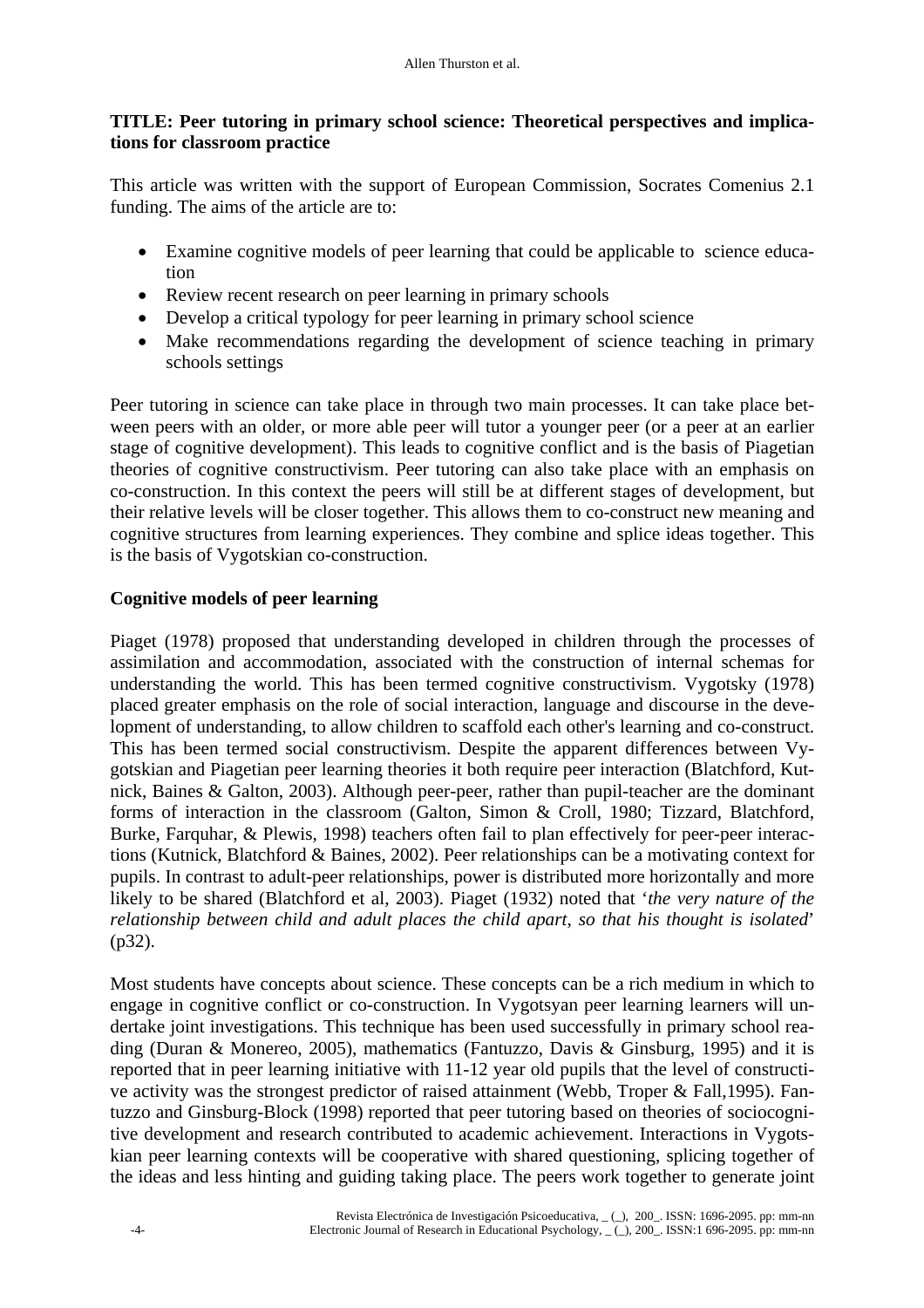understanding (Hogan & Tudge, 1999). When these patterns predominate then peer tutoring offers greatest gains to tutees. In Piagetian peer tutoring techniques there is more tutor direction and support. This is more aligned with the cognitive conflict outlined by Piaget. In Piagetian peer learning the adaptation of cognitive structures takes place when assimilation and accommodation are in balance. This balance should be more easily established between peers than between child/teacher resulting in cognitive structures more open to adaptation and less prone to conservation (De Lisi & Golbeck,1999).

The benefits of peer interaction have been reported in science (Howe, Rogers &Tolmie, 1990; Howe, Tolmie, Greer & Mackenzie,1995; Howe, Tolmie, Thurston, Christie, Donaldson, Livingston *et. al.*, 2007). These studies reported that cognitive gains did not necessarily take place during the learning activity, but up to 11 weeks afterwards. However, learning was a direct result of the interaction that took place during the lesson. The discourse acted as a catalyst for subsequent cognitive development. The important elements of discourse reported to facilitate these gains related to talk that took reasoning expressed during the activity by a peer and transformed it in some way. This transformation could include 'splicing' together of ideas, disagreement with a justification, clarification being sought or an idea being elaborated upon (Foot & Howe, 1998; Rohrbeck, Ginsburgh-Block, Fantuzzo & Miller, 2003; Robinson, Schofield & Steers-Wentzell, 2005). A meta-analytic review of peer learning concluded that in nearly every instance of reported intervention in the primary school the technique was demonstrated to be effective at raising attainment (Rohrbeck et al, 2003).

#### *Piagetian cognitive conflict peer learning*

Piaget's theories of collaborative learning stem from the theories of equilibration. In this learning model there has to be reconciliation between prior and newly experienced beliefs. The new belief needs to be close enough to the existing belief that the learner can relate it to previous learning. Peer learning is productive so long as beliefs differ and tasks are structured to draw out the conflict between the existing/new belief (Foot & Howe, 1998). This leads to the existing cognitive structure being displaced and a new structure taking its place. The role of peer interaction in this instance would be to instruct, tutor and lead learners towards internal cognitive development. De Lisi and Golbeck (1999) presented a model of how Piagetian principles of peer learning promoted cognitive growth. Cognitive growth was facilitated within the operational cognitive system (i.e. that which controls thinking processes as opposed to the sensory-motor system which controls motor response to stimulus). Hypotheses developed within the operational system are tested with a peer learner. The event may lead to assimilation (the child allowing the event to enter the cognitive structure in order to infer meaning). In turn this leads to accommodation where the cognitive structure is influenced by the event. However, the accommodation does not imply long term change at this point. Retaining the 'correct' cognitive structure over time is a more complex process and relies on the child gaining deeper understanding of the new cognitive structure leading to equilibration (successful modification of the cognitive structure). This results in one of three outcomes. Either the new cognitive model does not manifest itself as different from the existing model (the existing model is therefore reinforced). If 'perturbation' exists between new and old cognitive structures then the child will go through a process of perturbation-regulation-compensation sequences. This may result in the child rejecting the new model and returning to the old model. However, it may also result in the perturbation impelling change in the child's cognitive/conceptual systems and the development of a new cognitive structure. This process is summarised in Figure 1.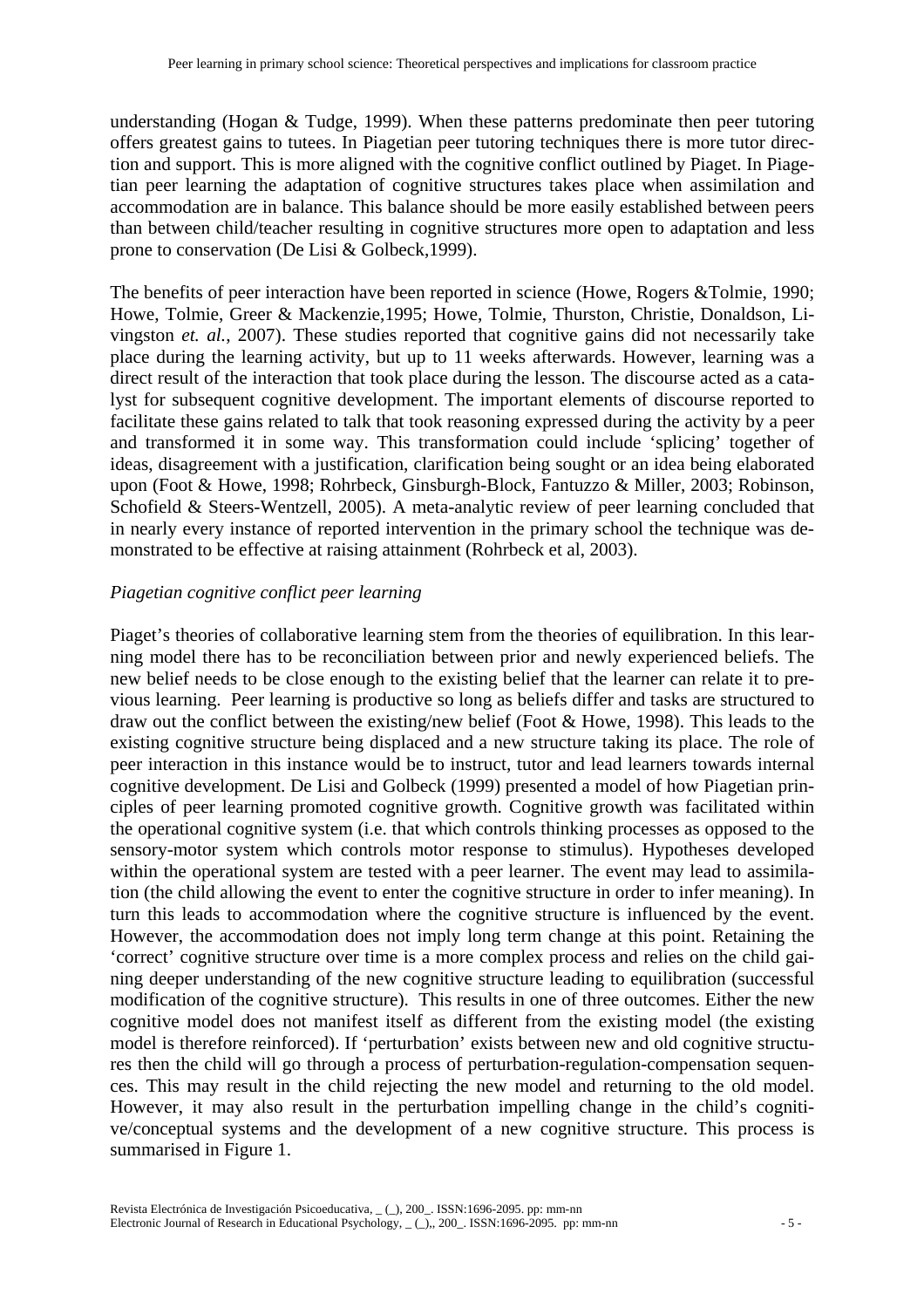Piagetian peer learning techniques have been successfully implemented in schools in literacy, mathematics and science (Webb, 1989; Howe et al, 1995; Robinson et al, 2005). Central to understanding why Piagetian peer tutoring should result in cognitive restructuring are the ideas of cognitive challenge and post-interactive reflections. Peer tutors offer more possibility of congruence between cognitive structures (therefore more likelihood of understanding the difficulties the learner may experience). This is reported to allow peers to engage in effective dialogue (Allen, 1976; Bruner, 1985). Therefore, peer learning contexts can provide the right balance between the disequilibrium caused through cognitive challenge and social exchanges between peers, for effective learning to take place (Palinscar, 1998).

#### INSERT FIGURE 1 HERE

#### *Vygotskian cognitive co-construction peer learning*

Vygotsky (1978) saw mediation as central to the development of higher psychological functioning. He emphasised the essential nature of social dimensions to learning. '*Every function in the child's (cultural) development appears twice: first on the social level and later on the individual level – first between people (interpsychological) and then inside the child (intrapsychological).*'(p56). The importance of peer learning was emphasised in the development of the notion of the Zone of Proximal Development (ZPD) defined as '*the distance between the actual development level as determined by independent problem solving and the level of potential development as determined through problem solving under adult guidance or in collaboration with more capable peers'* (p57). Central to functioning within the ZPD are the principals of intersubjectivity leading to more effective intra-psychological functioning. Intersubjectivity can be thought of the extent to which two subjects can engage in conversation and dialogue that transcends their own worlds/minds. Adults can find it difficult to make that transcendence to the world of the child (Donaldson, 1987). Therefore, peers may form a better context for intersubjectivity to facilitate cognition. Vygotsky's psychological model emphasised the role of dialogue in mediated cognitive growth and suggested that learners were able to '*perform...in collaboration with one another that which they have not mastered independently*' (p87). Vygotsky concluded that peer interaction in the learning process was essential to allow internalisation and long term cognitive growth. The peer questions, discusses, debates and extends the thinking of their partner. Topping and Ehly (1998) provide a theoretical model as to how peer learning promotes cognitive gains when Vygotsyan co-construction occurs (Figure 2). This model is outlined below. The model addresses organizational/structural features of the learning interaction, such as:

- maximising time on task and time engaged with task,
- the need for helper and helped to elaborate goals/plans,
- the individualization of learning and immediacy of feedback possible within the oneon-one situation,
- the excitement and variety of a different kind of learning interaction.

In the model peer learning involves tutoring, support and scaffolding from a peer. In order for this to occur then the tutor needs to manage the learning and activities of the tutor to keep them in the ZPD. The peer tutor acts to provide support and scaffolding. This results in co-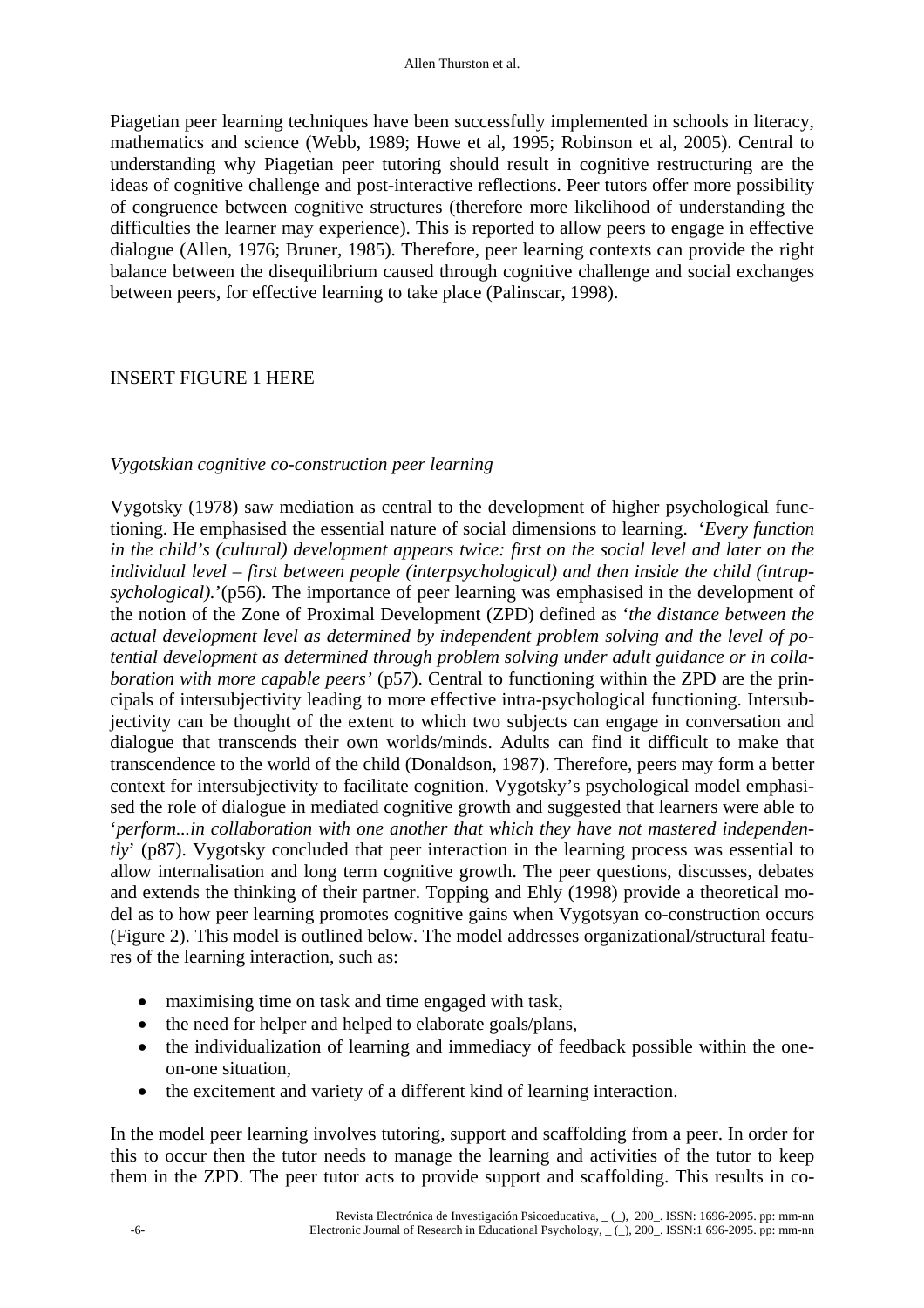construction of new cognitive structures. The advantage of peer learning in this process is that the peer acts as co-learner and therefore, the potential damaging excess of challenge are minimised. In order for peer tutoring to be successful then peer tutors need to manage and modulate the information processing demands upon the learner so they are neither too much, nor too little. The tutor provides a cognitive model of competent performance. This process is challenging for the tutor and in the process of having to monitor learner performance, detect, diagnose, correct and manage misconceptions/errors there is benefit to the tutor. Good communication skills are required by both tutors and tutees. A trusting relationship with a peer who holds no position of authority might facilitate self-disclosure of ignorance and misconception. This should facilitate diagnosis and correction. Modelling of enthusiasm and competence by the tutor could influence the self-confidence of the tutee. A sense of loyalty and accountability to each other might help to keep the pair motivated and on-task.

Topping ands Ehly report that these sub-processes feed into a larger onward process of extending each other's declarative knowledge, procedural skill, and conditional and selective application of knowledge and skills, by, adding to and extending current capabilities (accretion), modifying current capabilities (re-tuning), and rebuilding new understanding (restructuring in areas of completely new learning or cases of gross misconception or error). They state that these processes are somewhat similar to Piagetian concepts of assimilation and accommodation. This should lead to the joint construction of a shared understanding between tutor and tutee–which is inter-subjective. The understanding might not represent 'absolute truth', is firmly situated within the current context of application (Lave & Wenger, 1991; Derry  $\&$ Lesgold, 1996), but forms a foundation for further progress. Peer learning might also enable and facilitate a greater volume of engaged and successful practice, leading to consolidation, fluency and automaticity of core skills. Much of this might occur implicitly, i.e. without the tutor or tutee being fully aware of what is happening. As this occurs, both tutor and tutee give feedback to each other, implicitly and/or explicitly. Implicit feedback is likely to occur spontaneously in the earlier stages. The quantity and immediacy of feedback to the learner is likely to increase. Explicit reinforcement might stem from within the partnership or beyond it, by way of verbal and/or non-verbal praise, social acknowledgement and status, official accreditation, or even more tangible reward e.g. teacher assessment.

As the learning relationship develops, both tutor and tutee should begin to become more consciously aware of what is happening in their learning interaction, and consequently more able to monitor and regulate the effectiveness of their own learning strategies. This process should lead to gains in meta-cognitive ability. Meta-cognitive is likely to promote more effective onward learning. The learner should start to know what they know, why they know it and how they know it (Woolfolk, 2001; p260). The tutor's involvement in the peer learning process should help the tutor (through enhanced metacognition) exchange information between the long-term memory and the working memory (Eggen & Kauchak, 1997; p260). Peer learning should also allow both tutor and tutee to make affective gains, becoming more confident that they can achieve, and that success is the result of their own efforts. The conclusion drawn by Topping and Ehly is that the process of cognitive development is not actually a linear model. Instead the affective and cognitive outcomes feed back into the originating subprocesses–forming a continuous iterative process and a virtuous circle. As the peer relationship develops, the process should continue to apply as the learning moves from the surface level to the strategic and on to the deep level, and from the declarative into the procedural and conditional.

#### INSERT FIGURE 2 HERE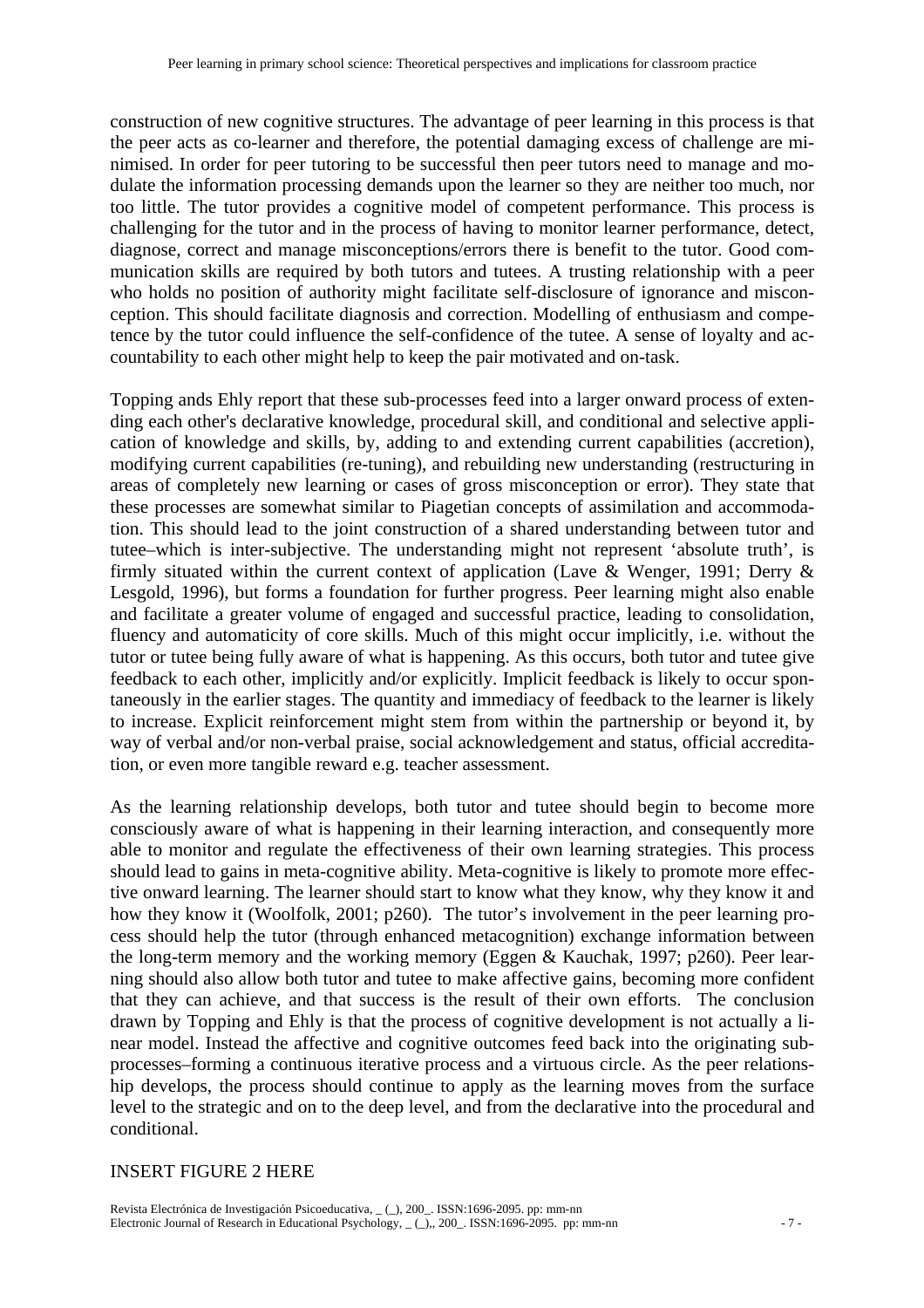The essential similarities and differences between the two techniques that will be researched in the intervention are summarized in table 1.

#### INSERT TABLE 1 HERE

#### **Peer learning in the school context**

Whilst teachers often reported that they utilised peer learning as a teaching and learning strategy in the classroom, previous work reported that this 'peer learning' often actually involved working alone or listening to teacher instruction (Tizzard, Blatchford, Burke, Farquhar & Plewis, 1988; Galton & Williamson, 1992; Galton, Hargreaves, Comber & Pell, 1999). Wilson, Andrew and Sourikova (2001) reported that classroom observations of mathematics lessons indicated that although children were identified as a 'working group', in practice, each child generally undertook work independently. In such learning contexts, children did not get the benefits of the social aspects of learning in a group and talk in these settings, often did not enhance learning (Galton & Williamson, 1992; Galton, Gray & Ruddock, 1999).

An essential element of peer learning contexts is the quality of talk that takes place. Cooperation through talk enables learners to reconstruct and elaborate their ideas through peer dialogue (Bereiter, 2002) and is the primary tool for the joint construction of knowledge by teachers and learners in learning contexts (Mercer, 1996). Talk stimulates students to ascertain and resolve, for themselves, what was confusing or problematic (Brophy, 2002). Groups composed of students who gave more explanations were found to be most effective at promoting attainment in cooperative learning contexts (Slavin, 1996). Group learning contexts characterized by giving or receiving answers without explanation generally showed reduced attainment (Webb, 1989). Talk enables ideas to be jointly explored by learners to develop joint conceptions (Barnes & Todd, 1977). Therefore, it is essential that teachers develop classrooms that establish and maintain effective pupil discourse and dialogue. Vygotsky (1978) placed emphasis on the role of social interaction, language and discourse in the development of understanding. Vygotsky's views on peer assisted learning suggested that in peer interactive contexts children could scaffold each other's learning and engage in co-construction (Baines, Blatchford & Kutnick, 2003). This theoretical basis manifests itself in primary school classrooms as collaborative peer learning.

A number of factors influence the effectiveness of peer learning. These included the age and ability of children undertaking peer learning (Dean, 1992), the management of the classroom environment (Doyle, 1986) and the type of curricular task being undertaken. Science in particular, is reported to lead itself to classroom activities that can create effective contexts for undertaking peer learning (Howe, Tolmie, Duchak-Tanner & Rattray, 2000). The effectiveness of peer learning is influenced by the size and number of groups in a classroom setting. Groups that are too large often result in splintering and the beneficial effects of the group activity may be lost (Galton & Williamson, 1992). Groupings that combined high and middle, and middle and low attaining pupils in groups were reported to be most effective (Webb, 1989).

The attainment of pupils has been demonstrated to be raised through the use of peer learning contexts (Slavin, 1987; Lou, Abrami, Spence, Poulsen, Chambers & D'Apolonia, 1996). Increased attainment in mathematics as a result of adopting effective peer learning strategies have also been reported (Topping, 2002). In a survey of 804 schools, 34 % of schools repor-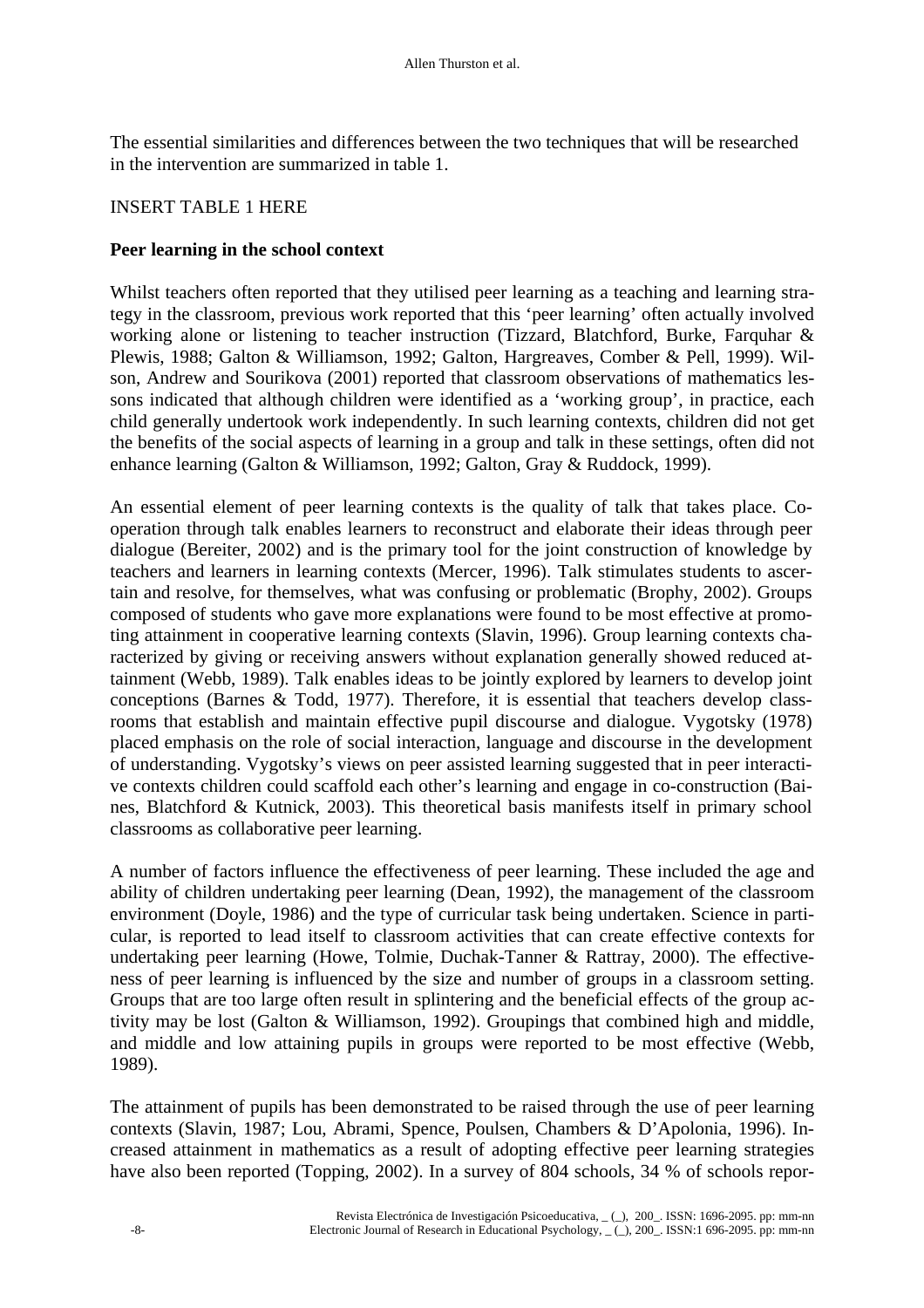ted that they utilised peer learning as a strategy to promote increased attainment. (Hallam, Ireson & Davis, 2004). Providing structure to peer learning activities was reported to have resulted in more effective group learning contexts and increased attainment in a sample of 223, 13-14 year old pupils in a study in an Australian school setting (Gillies, 2004). This study also concluded that teaching of peer learning skills to students allowed them to perform better in unstructured group settings. As a result, peer learning training for pupils promoted attainment across curriculum areas. Peer learning is therefore a technique used widely to promote attainment in pupils.

Therefore the classroom working arrangements put in place by the teacher heavily influenced the effectiveness of peer learning and the benefits that pupils may derive from the peer learning. In settings where the teacher did not plan effectively and ensure that tasks required group collaboration, then the result was individualised working with little group activity (Kutnick & Rogers, 1994). The need for peer learning in schools has been identified by a number of pervious studies. However, Ninnes (2002) reported that there was little opportunity for group discussion in structured science schemes of work produced by commercial publishers. It was concluded that there was a need for effective peer learning that promoted talk and prompted children to think about science curriculum related issues. Hallam *et al.*, (2004) reported that only 2% of schools had implemented changes in their peer learning strategies due to introduction of the National Numeracy Strategy in England. Given that aspects of problem solving, mental strategies and data handling lend themselves readily to the application of peer learning this was an interesting result. If peer learning is not a feature of commercially produced science schemes then this emphasises the need for teachers to engage with effective CPD to expand their pedagogic knowledge in this important aspect of learning and teaching.

#### **Critical typology for peer learning in primary school science**

The theoretical models and associated classroom based research have a number of implications for the organization of peer learning in primary school science. Peer learning is reported to have a number of organizational dimensions (Topping & Thurston, 2007). When planning to undertake peer learning in science some or all of the following organizational dimensions and questions should be considered:

- 1. What are the objectives of the peer learning initiative? Projects may have cognitive, social and emotional gains. These may include formal academic achievement, affective and attitudinal gains, social and emotional gains, self image and self concept gains, or any combination.
- 2. What curriculum content is being covered? Science lends itself readily to incorporating peer learning initiatives as it often involves practical investigatory work (Howe, Tolmie, Duchak-Tanner & Rattray, 2000).
- 3. What are the characteristics of the helpers and the helped? The traditional assumption was that helpers should be the "best learners" (i.e. those most like the professional teachers). However, Piaget's if work may lead us to conclude that the differential between the cognitive model of the learner and the teacher may be too large a gap to cross, then this barrier could also exist between peers. However, if the gap between peers is correct then peers may present information in a more meaningful manner, and at a more precise level for the learner. Another issue is to whether those being helped include all those in the class or targeted on members of a subgroup, e.g. the especially able or gifted, those with disabilities, those considered at risk of under-achievement or failure, or those from ethnic and other minorities. Teachers must also consider whether the initiative take place with same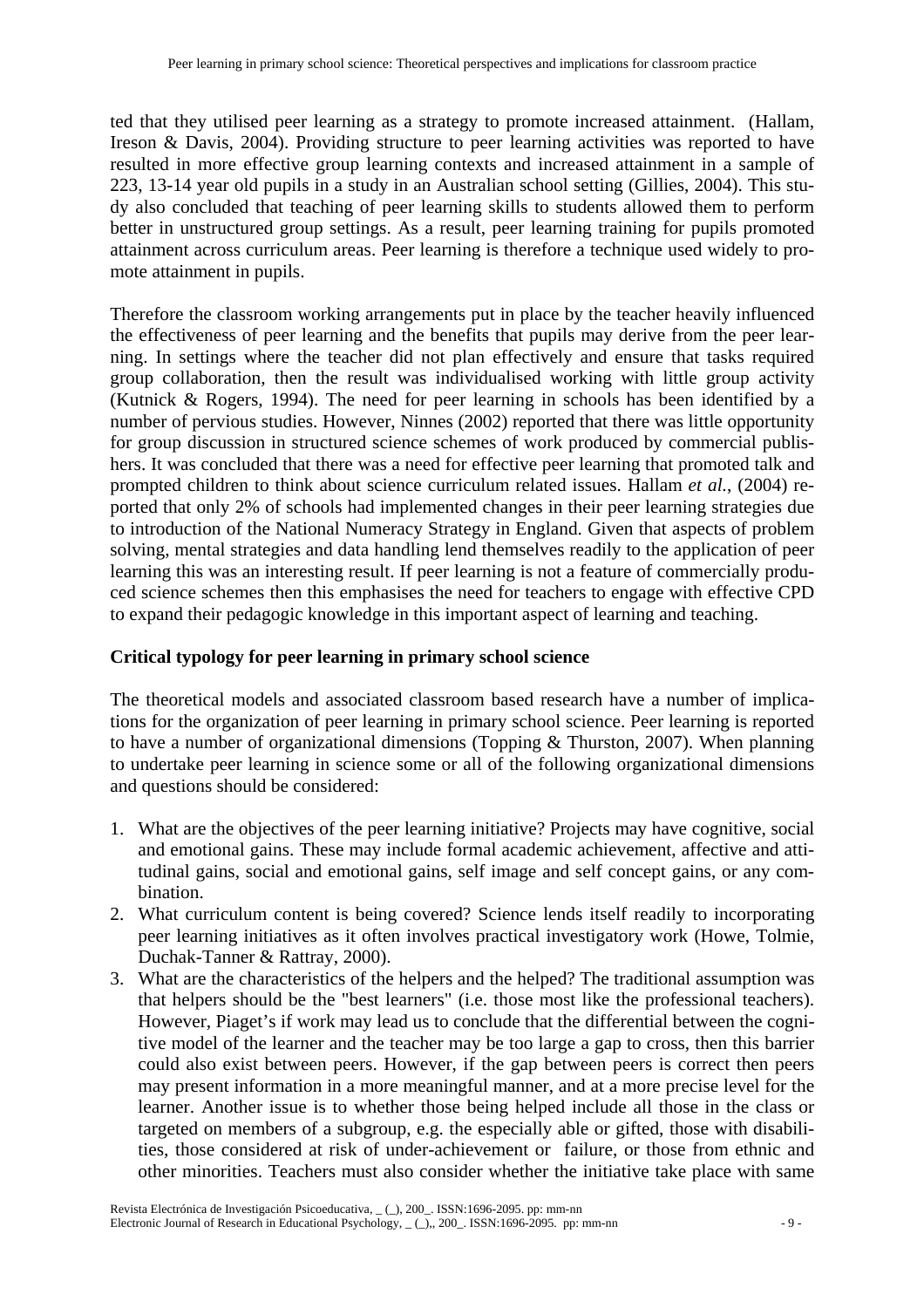age or cross age peers? Helpers and helped may be from the same or different years or grades of study. Same age study may be more convenient to organise for the school, but literature suggests that cross age helping may be ore effective at promoting cognitive gains (Topping, Peter, Stephen & Whale, 2004). The added complication is that cross age implies cross ability, but in reality this may not be the case. Some level of cross ability is desirable within the group. Without this there is a danger of 'pooling of ignorance' or even 'meta-ignorance' where the helper might not know that they do not know the correct facts.

- 4. What contact pattern and constellations are to be established? Some projects operate as peer tutoring with one helper working with a group of peers, but the size of group can vary from two to thirty or more. One to one working is effective for peer tutoring (Topping, 1987) and group sizes of no greater that six have been shown to be effective for cooperative learning in science (Howe, Tolmie, Thurston, Topping, Christie, Livingston, Jessiman, & Donaldson, 2007).
- 5. What spatial and temporal issues need to be planned for? Peer learning might be scheduled in regular class contact time, outside of this, or in a combination of both, depending on the extent to which it is substitutional or supplementary for regular teaching. Again the demands of cross age peer learning can be an issue in this respect. The venue may change dependent on the context of the learning being undertaken. It may take place in the classroom or in a specialist room for science.

### **Conclusions**

In conclusion it may be reasonable to conclude that peer learning has an important role to play in primary school science. However, in some educational contexts there is a current trend away from using this important classroom strategy. MacNab (2003) reported that in a sample drawn from 170 Local Education Authority and school representatives, 46% of Scottish schools reported less peer learning since the introduction of curriculum initiatives. The drop in reported peer learning may be indicative of teachers losing the ability to apply an effective pedagogical tool in the classroom. This was emphasised by Hutchison (2003) who reported there was a need to ensure that peer learning was effective in classroom contexts, and concluded that education was not just an activity that takes place in a group, but was a group activity. To have maximum impact it is clear that peer learning needs to be embedded into the pedagogy and planning in individual curriculum areas. Therefore, there may be a case for effective continuing professional development programmes to enhance the pedagogy of teachers in using peer learning strategies. Whilst examples of such programme do currently exist (e.g. Topping, 2004; Topping & Thurston, 2004) the team working as part of the STIPPS project aim to develop materials that should be available across the whole of Europe and should be capable of being used in a wide variety of educational contexts.

## **References**

Allen, V.L. (1976). *Children as teachers: Theory and research on tutoring*, Academic Press: New York.

Bereiter, C. (2002) *Education and mind in the knowledge age.* Mahwah, NJ, Lawrence Erlbaum Associates.

Baines, E., Blatchford, P. & Kutnick, P. (2003) Changes in grouping practices over primary and secondary school, *International Journal of Educational Research*, *39*(1), 9-34.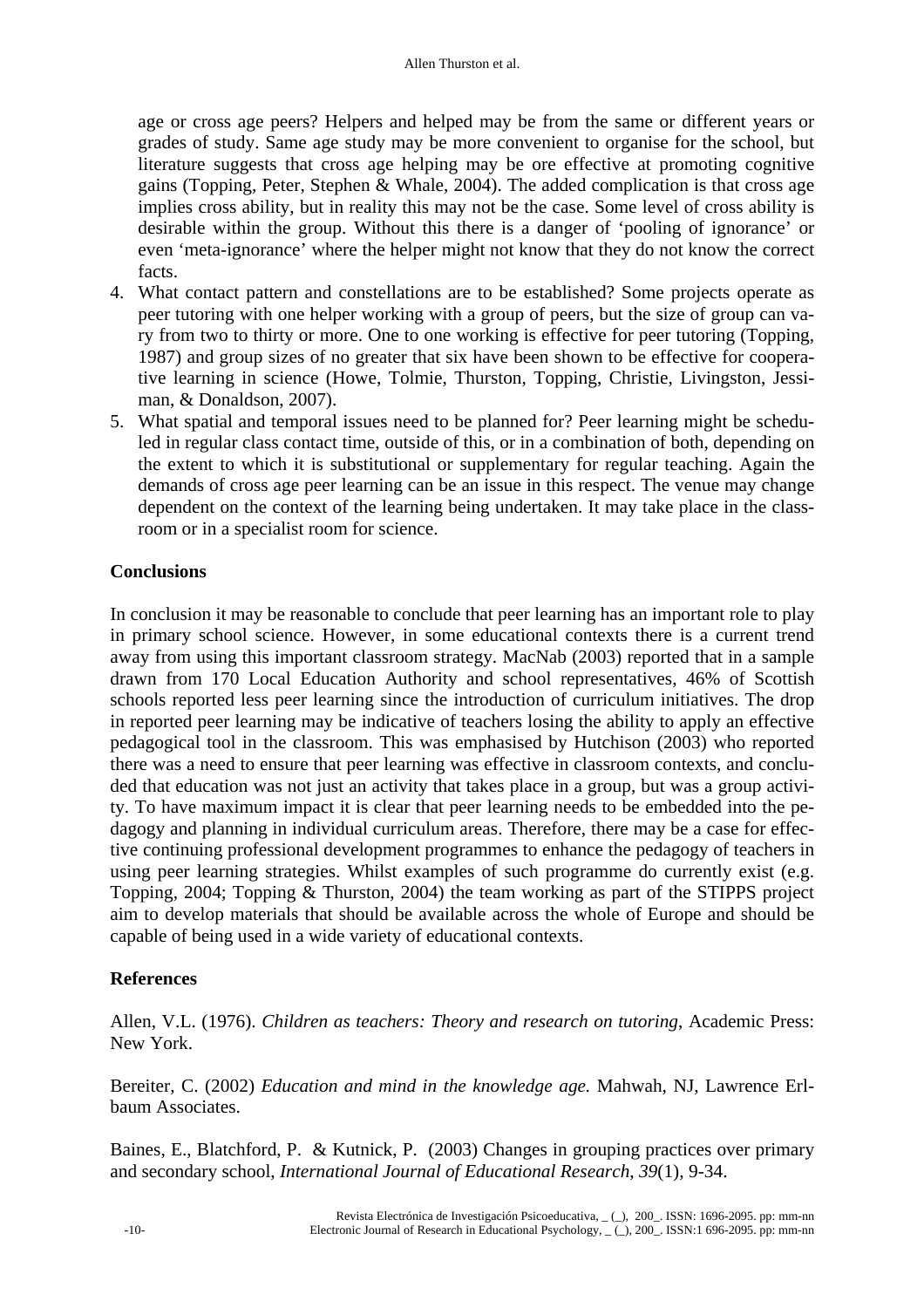Barnes, D. & Todd, F. (1977) *Communication and learning in small groups.* London, Routledge & Kegan Paul.

Blatchford, P., Kutnick, P., Baines, E. & Galton, M. (2003). Changes in grouping practices over primary and secondary school, *International Journal of Educational Research*, 39(1), 9- 34.

Brophy, J. (2002) *Social constructivist teaching: Affordances and constraints.* Oxford, Elsevier Science Ltd.

Bruner, J. (1985). Vygotsky: A historical and conceptual perspective. In Wertsch, J. W. (Ed.) *Culture, communication, and cognition: Vygotskian perspectives* (pp. 21-34). Cambridge: Cambridge University Press.

De Lisi, R. & Golbeck, S. L.(1999). Implication of Piaget's theory for peer-learning. In O'Donnell, A. M. & King, A. (Eds.) *Cognitive perspectives on peer-learning*. Lawrence Erlbaum Associates: Mahwah, New Jersey.

Dean, J. (1992) *Organising learning in the primary school*. London, Routledge. Derry, S. J., & Lesgold, A. (1996). Toward a situated social practice model for instructional design. In Berliner, D. C. & Calfee, R. C. (Eds.) *Handbook of educational psychology* (pp. 787-806).New York: Macmillan.

Donaldson, M. (1987).*Children's minds*. London: Fontana.

Duran, D. & Monereo, C. (2005). Styles and sequence of cooperative interaction in fixed and reciprocal peer tutoring, *Learning & Instruction*15, 179-199.

Eggen, P. & Kauchak, D. (1997). *Educational psychology.* New Jersey: Prentice Hall.

Fantuzzo, J. W., & Ginsburgh-Block, M. (1998). Reciprocal peer tutoring: Developing and testing effective peer collaborations for elementary school students. In Topping, K.J. & Ehly, S. (Eds.) *Peer-assisted learning* (pp. 121-144). Mahwah, NY: Erlbaum.

Foot, H. & Howe, C.(1998).The psyhoeducational basis of peer assisted learning. In Topping, K.J. & Ehly, S. (Eds.) *Peer-assisted learning* (pp. 121-144). Mahwah, NY: Erlbaum.

Galton, M., Gray, J.& Ruddock, J. (1999) *The impact of school transitions and transfers on pupil progress and attainment*. London, Department for Education and Employment.

Galton, M., Hargreaves, L., Comber, C. & Pell, A. (1999). *Inside the primary classroom 20 years on.* London, Routledge.

Galton, M., Simon, P., & Croll, P. (1980). *Inside the primary classroom*. London: Routledge & Kegan Paul.

Galton, M., & Williamson, J. (1992) *Group work in the primary classroom*. London, Routledge.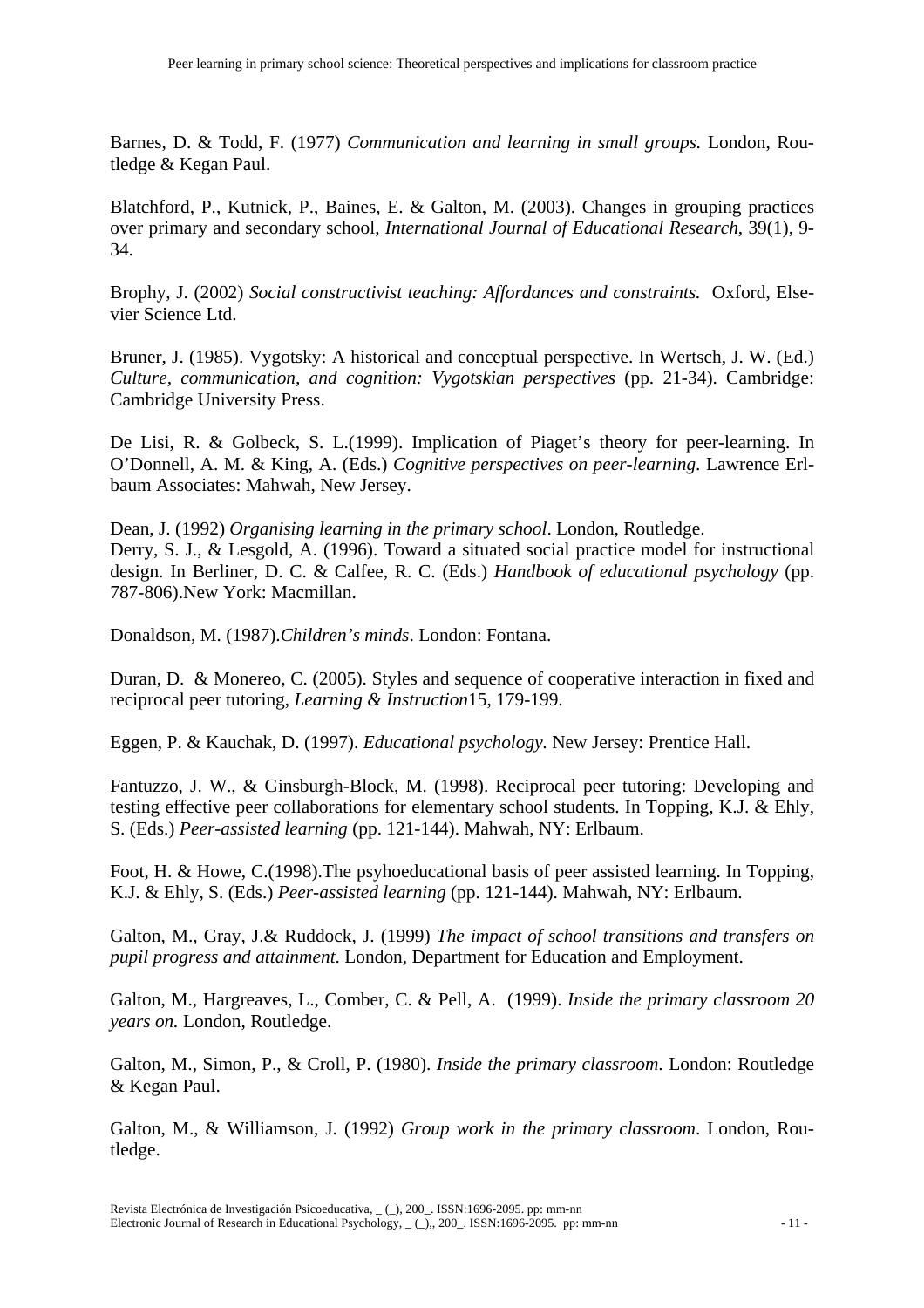Gillies, R.M. (2004) The effects of cooperative learning on junior high school students during small group learning, *Learning and Instruction, 14*(2), 197-213.

Hallam, S. Ireson J.& Davis J. (2004a) Grouping practices in the primary school: what influences change? *British Educational Research Journal, 30*(1), 117-140.

Howe, C., Tolmie, A., Duchak-Tanner V. & Rattray, C. (2000) Hypothesis testing in science: Group consensus and the acquisition of conceptual and procedural knowledge, *Learning and Instruction,* 10, 361-391.

Hutchison, D. (2003) The effect of group level influences on pupils' progress in reading, *British Educational Research Journal, 29*(1), 25-40.

Hogan, D. M. & Tudge, R. H. (1999). Implication of Vygotsky's theory for peer-learning. In O'Donnell, A. M. & King, A. (Eds.) *Cognitive perspectives on peer-learning*. Lawrence Erlbaum Associates: Mahwah, New Jersey.

Howe, C. J., Rodgers, C. & Tolmie, A.(1990). Physics in the primary school: peer interaction and the understanding of floating and sinking, *European Journal of Psychology of Education,*  V, 459-475.

Howe, C. J., Tolmie, A., Greer, K. & Mackenzie, M. (1995). Peer collaboration and conceptual growth in physics: task influences on children's understanding of heating and cooling, *Cognition and Instruction*,13,483-503.

Howe, C.J., Tolmie, A., Thurston, A., Topping, K.J., Christie, D., Livingston, K., Jessiman, E. & Donaldson, C. (2007) Group work in elementary science: organisational principles for classroom teaching. *Learning & Instruction, in press*

Kutnick, P., Blatchford, P. & Baines, E. (2002).Pupil groupings in primary school classrooms: Sites for learning and social pedagogy? *British Educational Research Journal,*28(2),187-206.

Kutnick, P. & Rogers, C. (1994) *Groups in schools.* London, Cassell.

Lave, J., & Wenger, E.(1991).*Situated learning.* Cambridge: Cambridge University Press.

Lou, Y., Abrami, P.C., Spence, J.C., Poulsen, C., Chambers B. & D'Apolonia, S. (1996) Within class grouping: A meta analysis, *Review of Educational Research, 66*(4), 423-458.

MacNab, D.S. (2003) Implementing changes in mathematics education, *Journal of Curriculum Studies*, *35*(2), 197-216.

Mercer, N. (1996) The quality of talk in children's collaborative activity in the classroom, *Learning and Instruction, 6*, 359-377.

Ninnes, P. (2002) Discursive space(s) in science curriculum materials in Canada, Australia and Aotearoa/New Zealand, J*ournal of Curriculum Studies, 34*(5), 557-570.

Pallinscar, A.S.(1998).Social constructivist perspectives on teaching and learning, *Annual Review of Psychology*,49,345-375.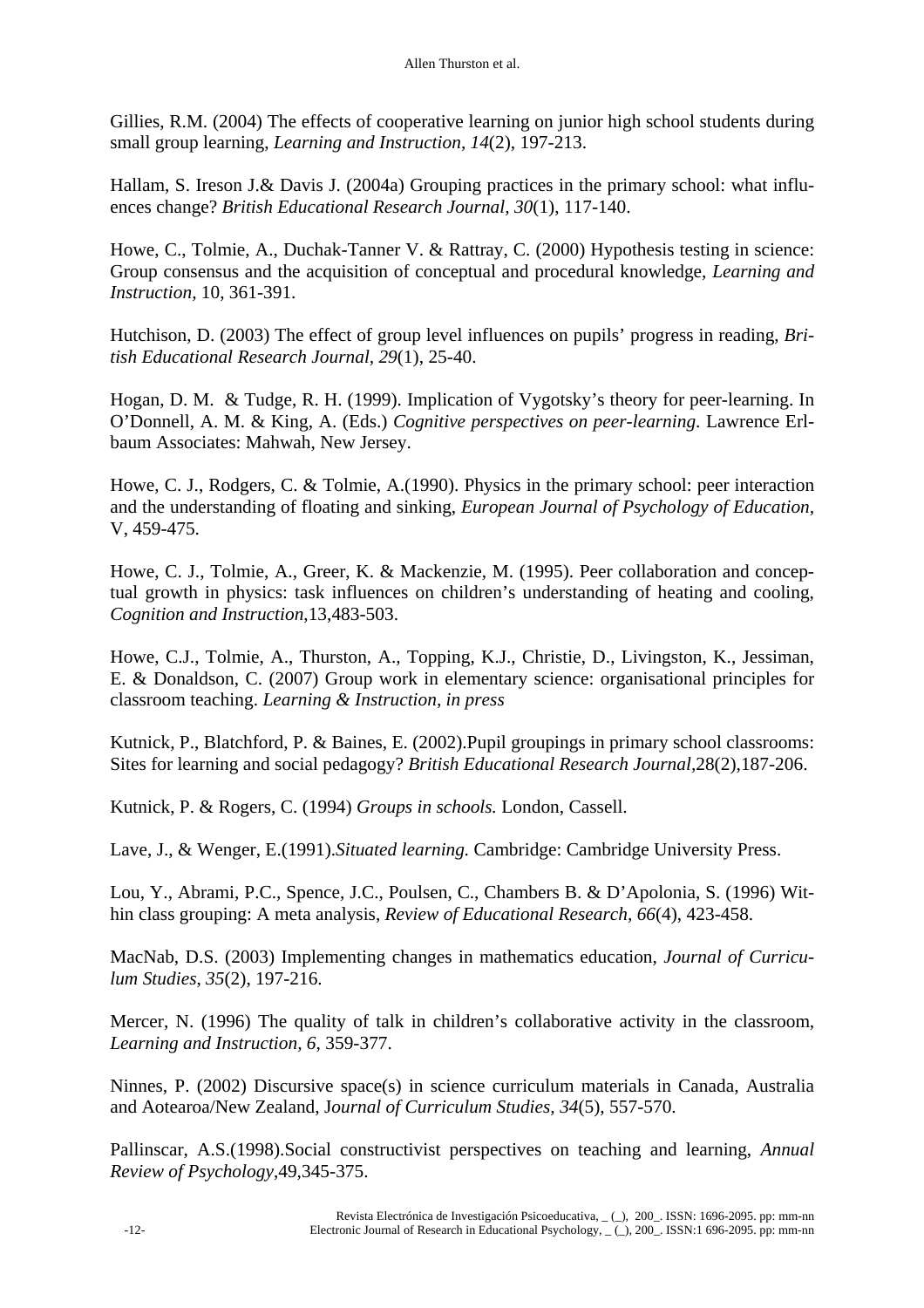Piaget, J. (1932).*The moral judgement of the child*. London: Routledge & Keegan Paul.

Piaget, J. (1978). *The development of thought. Equilibration of cognitive structures.* Oxford, UK: Basil Blackwell.

Robinson,D., Schofield,J. & Steers-Wentzell,K.(2005).Peer and cross-age tutoring in math:Outcomes and their design implications,*Educational Psychology Review*,17(4),327-362.

Rohrbeck, C. A., Ginsburgh-Block, M. D., Fantuzzo, J. W. & Miller, T. R. (2003).Peerassisted learning interventions with elementary school students: A meta-analytic review, *Journal of Educational Psychology*,95(2),240-257.

Rumelhart, D. E., & Norman, D. A. (1983). *Representation in memory.* San Diego, CA: Center for Human Information Processing, University of California.

Slavin, R.E. (1987) Development and motivational perspectives on cooperative learning: A reconciliation, *Child Development, 58*(5), 1161-1167

Slavin, R. E. (1996) Research for the future, *Contemporary Educational Psychology, 21*, 43- 69.

Tizzard, B., Blatchford, P., Burke, J., Farquhar, C. & Plewis, I. (1998). *Young children at school in inner city.* Hove, UK: Lawrence Erlbaum Associates.

Topping,K.J.(1987). Peer tutored paired reading:Outcome data from ten projects,*Educational Psychology*,7,133-145.

Topping, K.J. (2002) Peer and parent assisted learning in maths, science and ICT, *Spotlight 83* (Glasgow, Scottish Centre for Research in Education).

Topping, K. J. (2004). *Problem solving*. Grangemouth,UK: British Petroleum/ Geoquest.

Topping, K. J. &Ehly, S. (2001). Peer assisted learning: A framework for consultation, *Journal of Education and Psychological Consultation*,12(2),113-132

Topping, K. J., Peter, C., Stephen, P. & Whale, M. (2004). Cross-age peer tutoring of science in primary school: Influence on scientific language and thinking, *Educational Psychology*, 24(1), 57-75.

Topping, K.J. & Thurston, A. (2004) *Enjoying science together.*. Grangemouth, UK, British Petroleum/Geoquest.

Topping, K. J. & Thurston, A. (2007). Designing environments for peer learning in vocational education. *Zeitschrift für Berufs- und Wirtschaftspädagogik, in press*

Vygotsky, L. S. (1978). *Mind in society: The development of higher psychological processes*. Harvard University Press: Cambridge,M.A.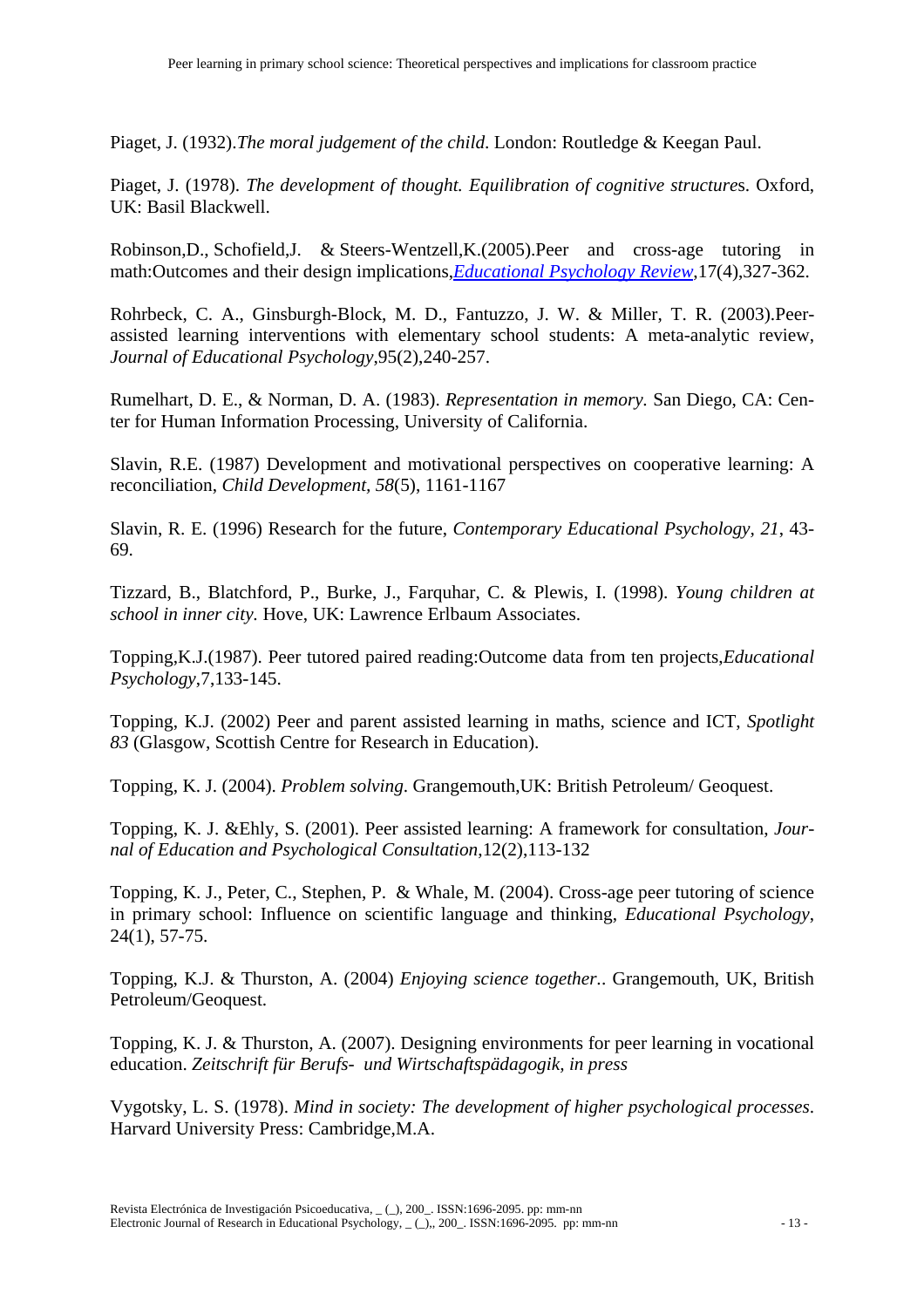Webb, N. (1989). Peer interaction and learning in small groups, *International Journal of Educational Research,13*(1),21-39.

Webb, N. M., Troper, J. D. & Fall, R. (1995). Constructive activity and learning in collaborative small groups, *Journal of Educational Psychology,* 87, 406-423.

Woolfolk, A.(2001). *Educational psychology*. London: Allyn & Bacon.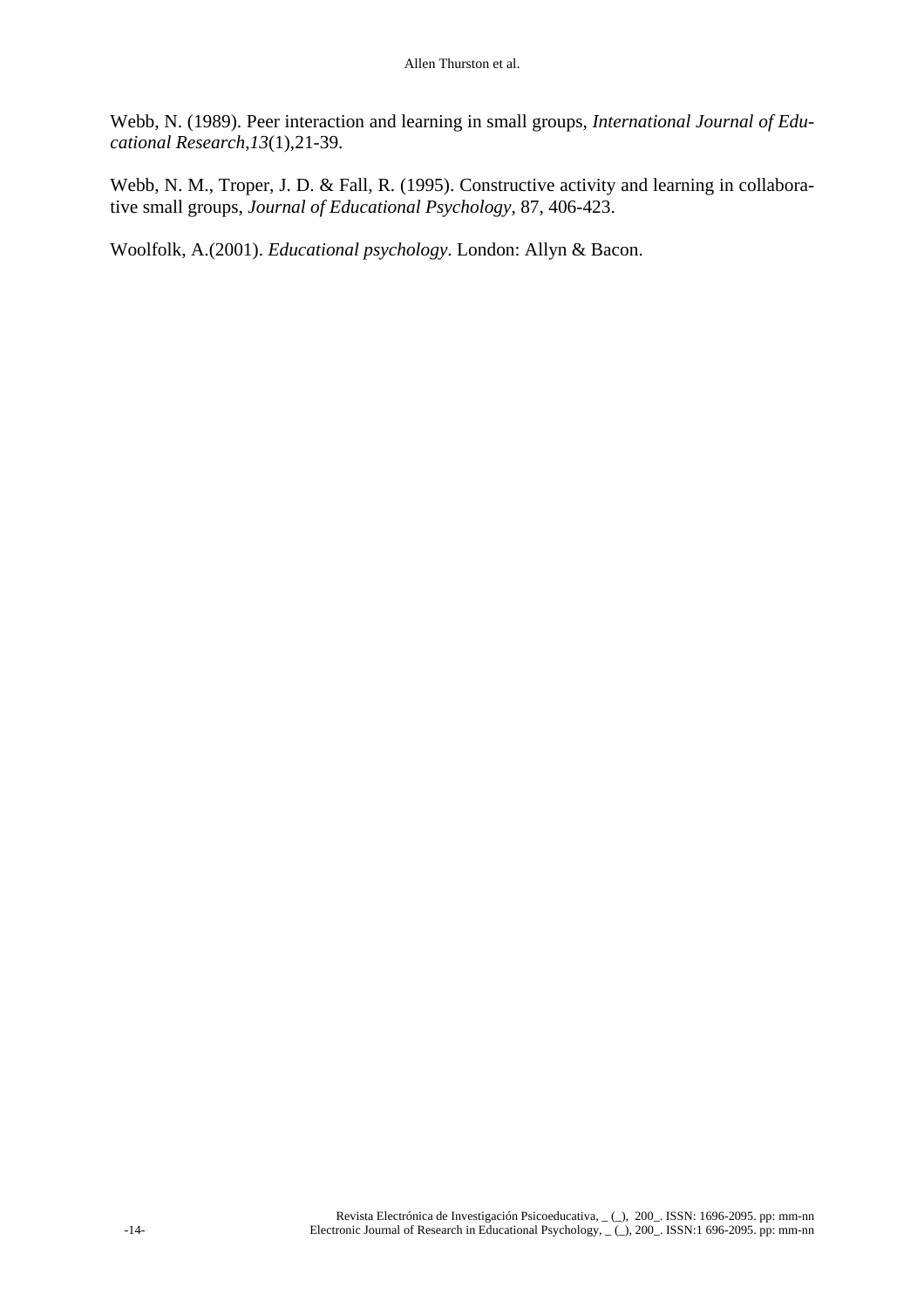

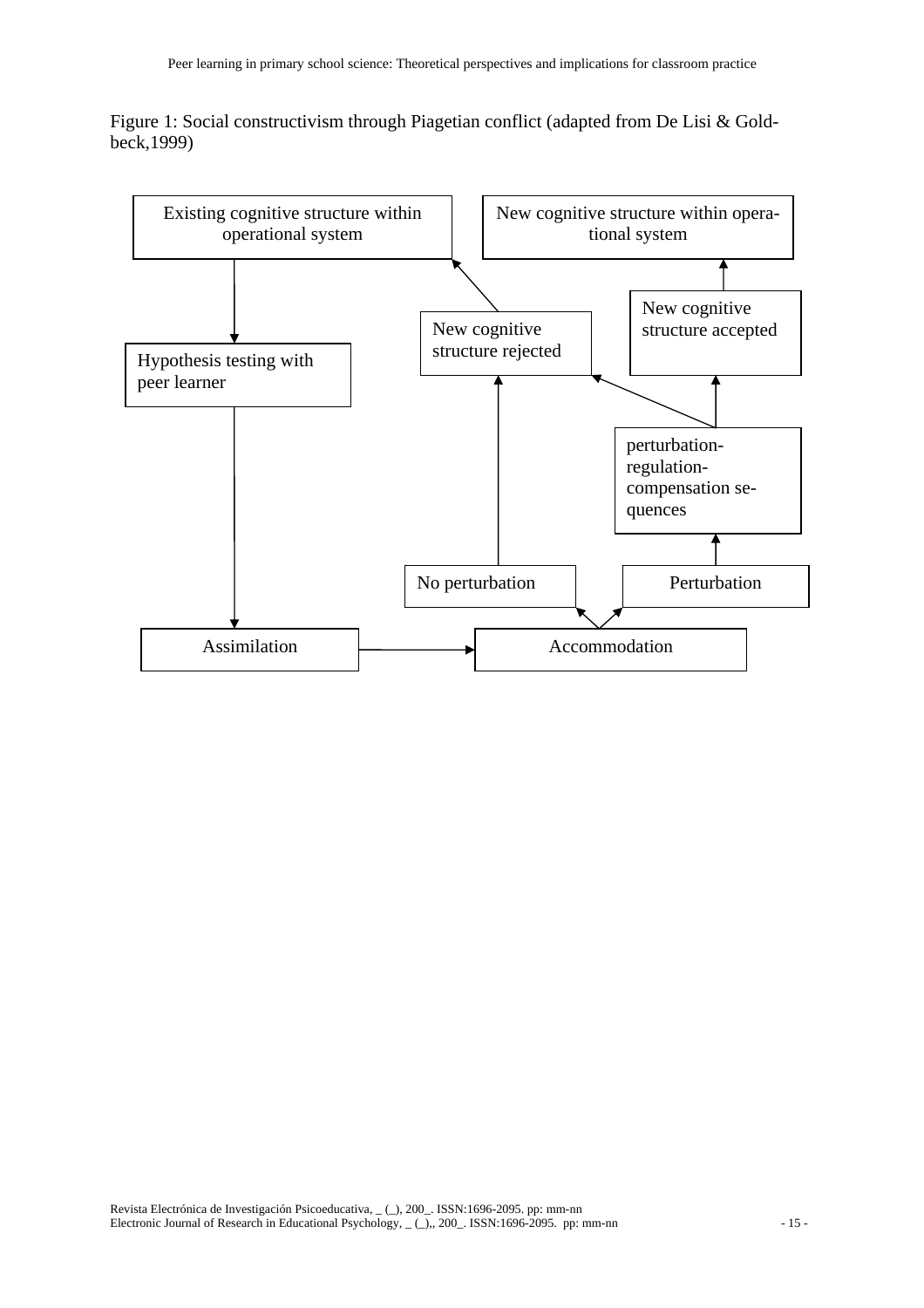